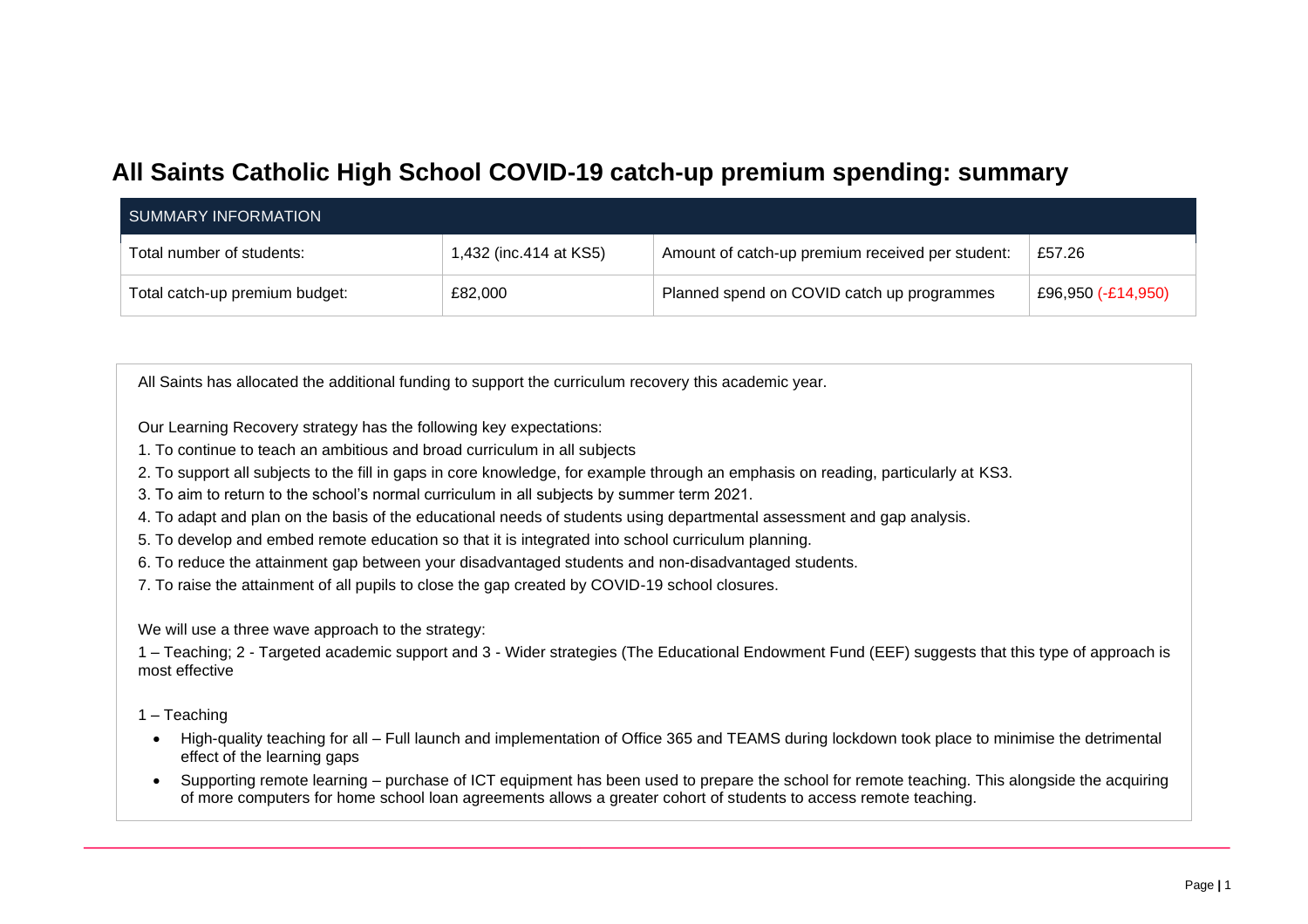- Focusing on professional development adaption to remote CPD with Teaching and Learning Community Team providing weekly support and strategies for remote classroom practice
- 2 Targeted academic support
- Academic mentoring
- Small group tuition
- Effective assessment of reading investment in AR
- 3 Wider strategies
	- Communicating with and supporting parents purchasing of virtual parents evening software has been introduced to allow parents evenings to continue
	- Planning carefully for adopting a Social and Emotional Learning curriculum The PSHE program has been reworked to fill the gaps in the Social and Emotional curriculum gaps caused by Lockdown.
	- Visible consistencies work to support students on their return to school expectations and routines

### BARRIERS TO FUTURE ATTAINMENT

Academic barriers:

- 1. Literacy skills testing of reading ages and regular reading has not been taking place to the full extent since March 2020
- 2. Gaps in curriculum delivery as identified by each Head of Department
- 3. Lack of Y7 Transition Understanding the ability of our new Year 7 intake without SATS scores
- 4. Loss of teaching time due to need to isolate students and staff
- 5. Gaps in 'careers and further education' advice and guidance
- 6. Gaps in knowledge that have appeared between March and July 2020
- 7. Readying the school for further home learning needs (E.g. isolating cohorts)
- 8. Behaviour of students on return (stemming from lack of school input/structure during lockdown)

### ADDITIONAL BARRIERS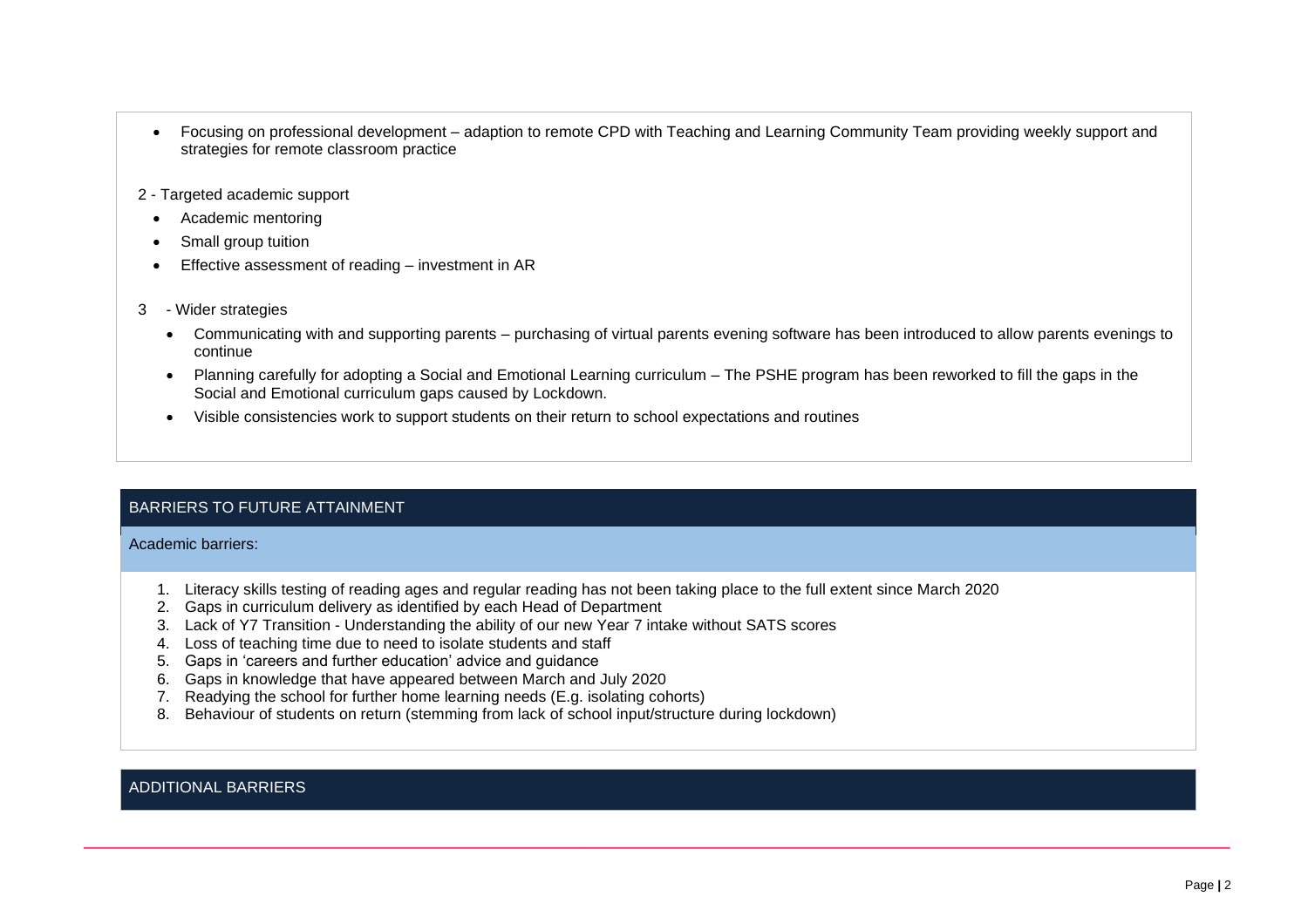#### External barriers:

- 1. Attendance to school of vulnerable pupils
- 2. Loss of teaching time due to need to isolate students and staff
- 3. Lack of space in current building for examinations in bubbles
- 4. Home learning environments
- 5. Ensuring parental engagement levels are maintained in 'virtual parents' meetings'
- 6. Wellbeing concerns around anxiety and safeguarding issues following the lockdown period
- 7. Behaviour students adjusting to the new school routines and structures
- 8. Maintaining a high attendance % for all students is a priority

## **Planned expenditure for current academic year**

The information below demonstrates how we plan to use the catch-up premium to improve classroom teaching, provide targeted and whole school support.

| <b>Teaching</b>                                                                                                                |                                                                                                                                                                                                                               |                                                                                              |                                                                                                                                                                                                |                      |                                           |  |
|--------------------------------------------------------------------------------------------------------------------------------|-------------------------------------------------------------------------------------------------------------------------------------------------------------------------------------------------------------------------------|----------------------------------------------------------------------------------------------|------------------------------------------------------------------------------------------------------------------------------------------------------------------------------------------------|----------------------|-------------------------------------------|--|
| <b>Action</b>                                                                                                                  | Intended outcome and success criteria                                                                                                                                                                                         | What's the evidence and<br>rationale for this choice?                                        | How will you make sure it's<br>implemented well?                                                                                                                                               | <b>Staff</b><br>lead | When will<br>you<br>review<br>this?       |  |
| High-quality teaching<br>for all<br>Full launch<br>and implementation<br>of Office 365 and<br><b>TEAMS through TLC</b><br>team | To develop and embed remote<br>education so<br>that it is integrated into school<br>curriculum planning<br>To continue to teach an ambitious and<br>broad curriculum in all subjects using<br>remote learning to support this | Aim to continue delivery as<br>close the previous would be<br>best for students at this time | Review of data at data<br>collection points.<br>Monitoring of other data<br>aspects including behaviour<br>and achievement data.<br>Subject Leaders monitor and<br>review of provision quality | Progress<br>Team     | Ongoing/<br>End of<br>lockdown<br>periods |  |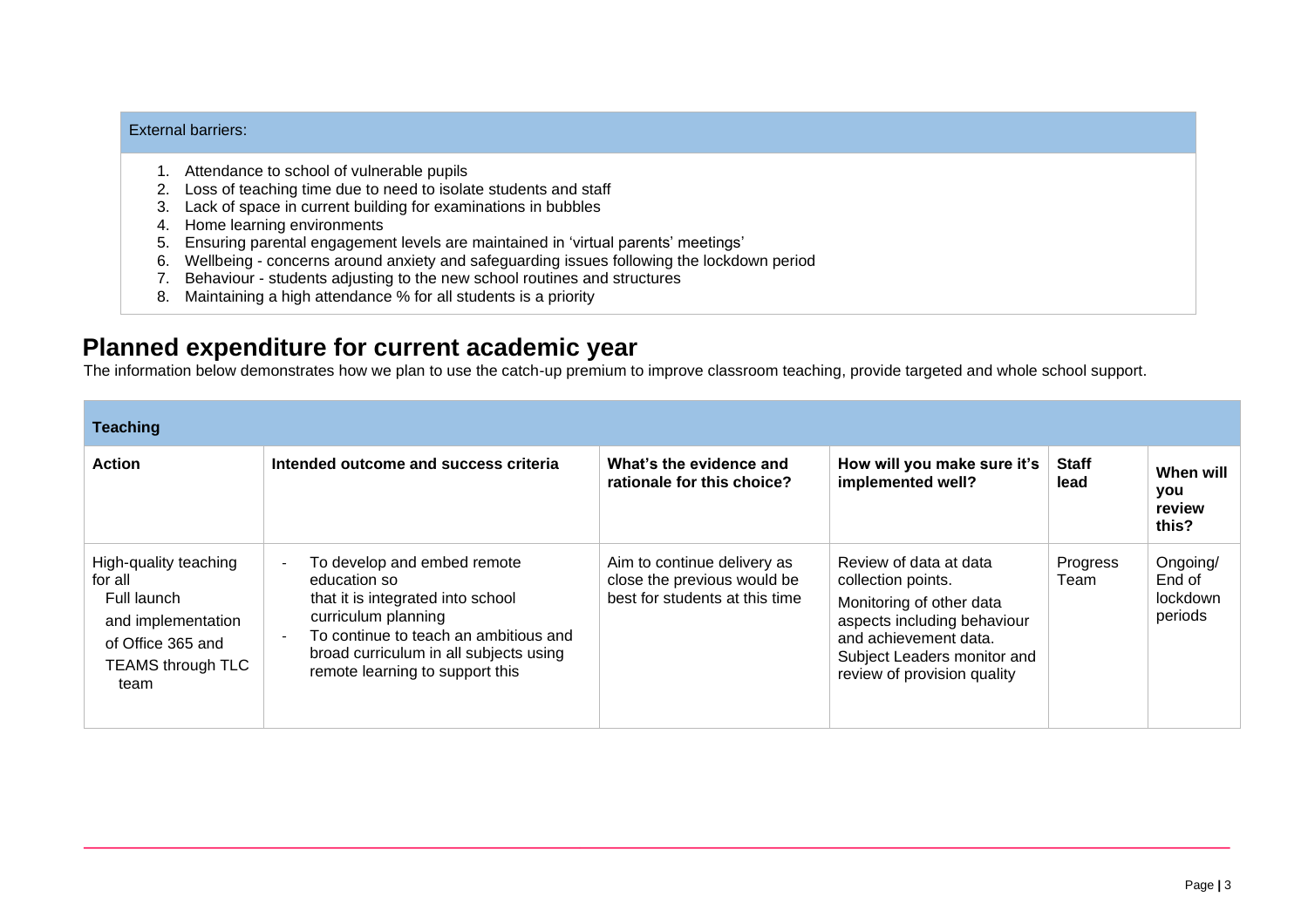| Supporting remote<br>learning              | To develop and embed remote<br>education so that it is integrated into<br>school curriculum planning                                                          | Cohort self-isolation periods are<br>likely to occur once return to<br>school begins                                                        | Staff to feedback to Progress<br>Team and HOYs to intervene<br>with students who are not<br>engaging/need technological<br>support.                                           |                               | Ongoing |
|--------------------------------------------|---------------------------------------------------------------------------------------------------------------------------------------------------------------|---------------------------------------------------------------------------------------------------------------------------------------------|-------------------------------------------------------------------------------------------------------------------------------------------------------------------------------|-------------------------------|---------|
| Focusing on<br>professional<br>development | Ensure a rich provision of CPD<br>continues within the life of the school<br>and use the virtual CPD provisions now<br>available increase staff collaboration | Adaption of the CPD planning to<br>incorporate TEAMs delivery<br>support for staff and ensure<br>whole school CDP can still be<br>delivered | TLC group to sharing<br>resources made during<br>lockdown and sharing of<br>good practice. Subject<br>Leaders to discuss in dept<br>time and evidence in<br>appraisal reviews | SL, HK<br>BN and<br>TLC group | Ongoing |
| Total budgeted cost:                       |                                                                                                                                                               |                                                                                                                                             |                                                                                                                                                                               |                               | £29,950 |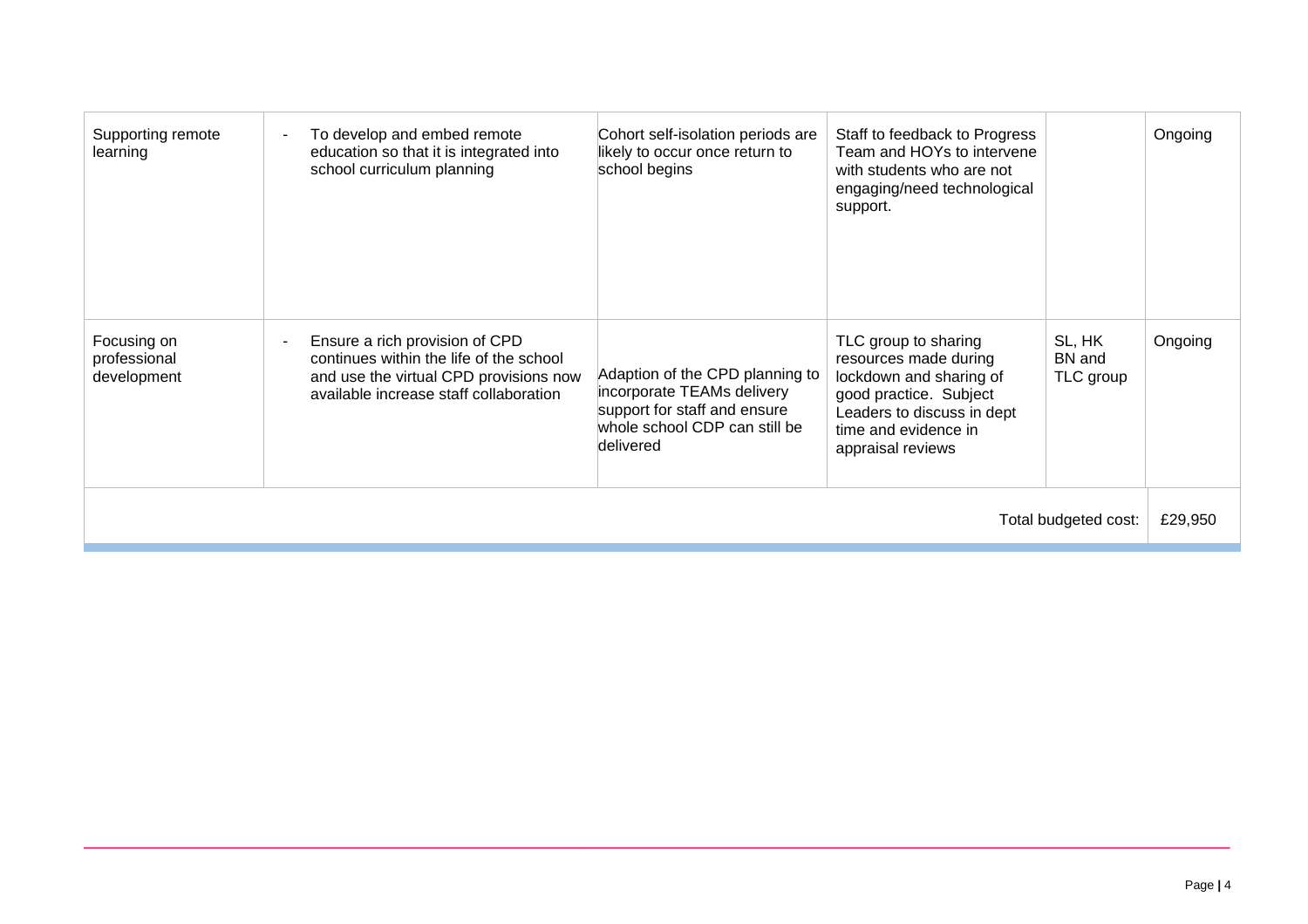| Targeted support                            |                                                                                                                                                                                          |                                                                                                                                                                                                                               |                                                                                                                                                                                                                                                              |                                            |                                                                                                               |
|---------------------------------------------|------------------------------------------------------------------------------------------------------------------------------------------------------------------------------------------|-------------------------------------------------------------------------------------------------------------------------------------------------------------------------------------------------------------------------------|--------------------------------------------------------------------------------------------------------------------------------------------------------------------------------------------------------------------------------------------------------------|--------------------------------------------|---------------------------------------------------------------------------------------------------------------|
| Action                                      | Intended outcome and success criteria                                                                                                                                                    | What's the evidence and<br>rationale for this choice?                                                                                                                                                                         | How will you make sure it's<br>implemented well?                                                                                                                                                                                                             | <b>Staff</b><br>lead                       | When will<br>you review<br>this?                                                                              |
| Academic<br>$\bullet$<br>mentoring          | To reduce the attainment gap between<br>your disadvantaged pupils and their<br>peers<br>To raise the attainment of all pupils to<br>close the gap created by COVID-19<br>school closures | For Y10 and Y9 students into.<br>This program has been<br>developed and launched to<br>support these key year groups<br>in developing the skills and<br>competences required for their<br>examinations this academic<br>year. | Investment in external tutoring<br>programme offered to all<br>students in Y10 and Y9<br>Establish and monitor quality<br>and attendance of these<br>sessions.<br>Subject Leads in Science and<br>Maths to provide content to<br>cover based on gap analysis | SHW/HK<br>and relevant<br>subject<br>leads | End<br>0f<br>Term 3<br>$\overline{\phantom{a}}$<br>into Term 1<br>of<br>next<br>year<br>funding<br>permitting |
| Small group<br>$\bullet$<br>reading tuition | To reduce the attainment gap between<br>your disadvantaged pupils and their<br>peers                                                                                                     | Bespoke use of research-led<br>programmes such as Guided<br>Reading, Rapid Plus and Catch<br>Up according to students'<br>needs.                                                                                              | Regular analysis of reading<br>age data<br>Establish and monitor quality<br>attendance<br>and<br>of these<br>sessions                                                                                                                                        | HM and<br>reading<br>team                  | Ongoing<br>with<br>graduation<br>points                                                                       |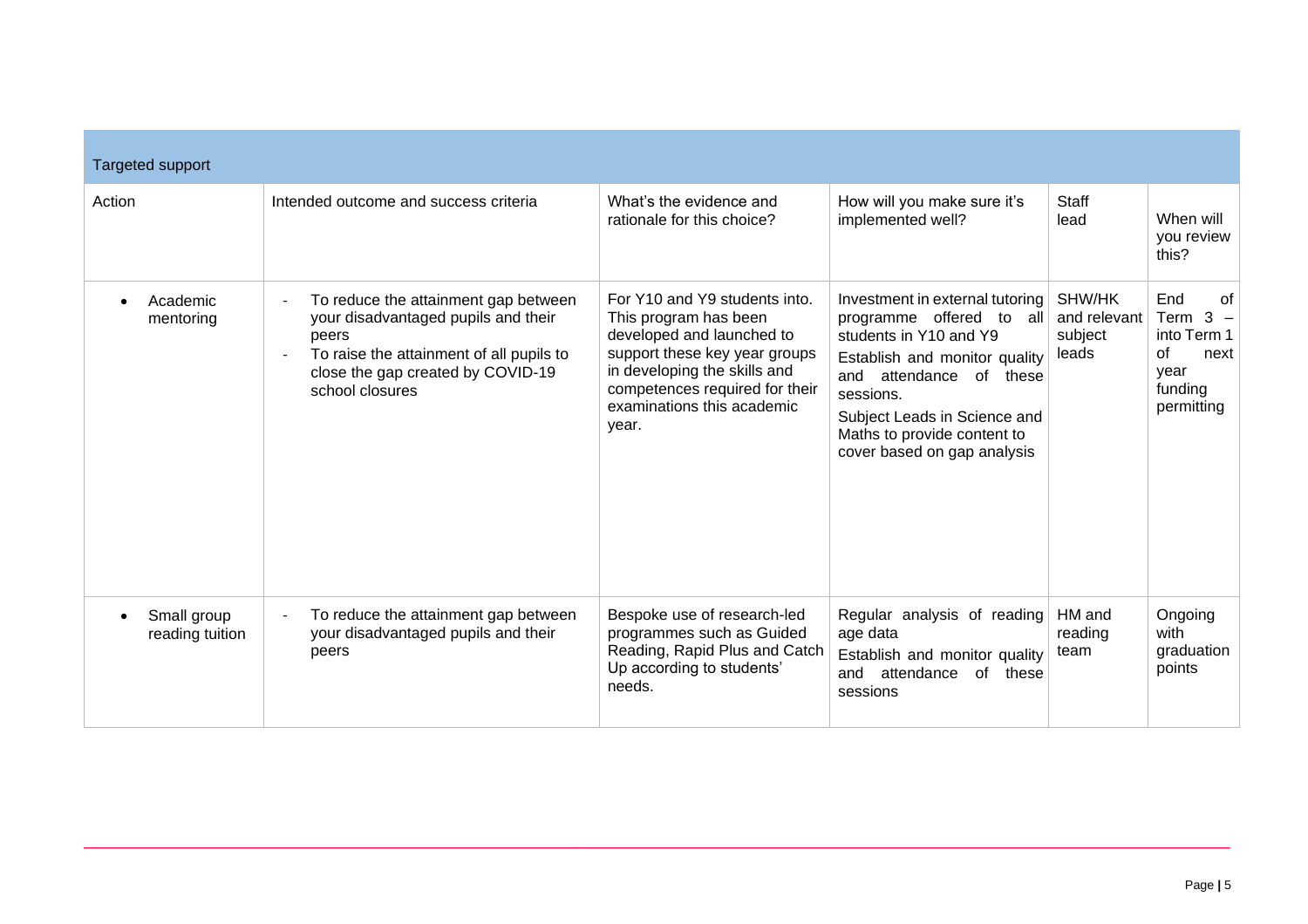| Effective<br>assessment of<br>reading and<br>improved<br>student<br>engagement<br>with reading $-$<br>investment in<br>AR. | To raise the attainment of all pupils to<br>close the gap created by COVID-19<br>school closures<br>All Y7 and Y8 students engaged in<br>Accelerated Reader and MyOn reading<br>programmes both in school and at home | <b>Accelerated Reader</b><br>programme used widely across<br>Sheffield (and nationally) and<br>highly recommended. EEF<br>project showed very positive<br>impact - accelerated progress<br>for all and most significant<br>impact on disadvantaged | Regular<br>analvsis<br>οf<br>Accelerated Reader data to<br>inform<br>reading intervention<br>including<br>cohorts<br>when<br>students<br>are<br>ready<br>to<br>graduate<br>Establish and monitor quality<br>of AR and MyOn lessons in<br>English (Y7) and DT Theory<br>(Y8) | HM | Ongoing<br>with<br>graduation<br>points |
|----------------------------------------------------------------------------------------------------------------------------|-----------------------------------------------------------------------------------------------------------------------------------------------------------------------------------------------------------------------|----------------------------------------------------------------------------------------------------------------------------------------------------------------------------------------------------------------------------------------------------|-----------------------------------------------------------------------------------------------------------------------------------------------------------------------------------------------------------------------------------------------------------------------------|----|-----------------------------------------|
| Total budgeted cost:                                                                                                       |                                                                                                                                                                                                                       |                                                                                                                                                                                                                                                    |                                                                                                                                                                                                                                                                             |    | £44.100                                 |

| <b>Wider Strategies</b>                                                                    |                                                                                                                                                                         |                                                                                                                                                                                                                                                                                          |                                                                                                                                            |                                  |                                                |
|--------------------------------------------------------------------------------------------|-------------------------------------------------------------------------------------------------------------------------------------------------------------------------|------------------------------------------------------------------------------------------------------------------------------------------------------------------------------------------------------------------------------------------------------------------------------------------|--------------------------------------------------------------------------------------------------------------------------------------------|----------------------------------|------------------------------------------------|
| <b>Action</b>                                                                              | Intended outcome and success criteria                                                                                                                                   | What's the evidence and<br>rationale for this choice?                                                                                                                                                                                                                                    | How will you make sure it's<br>implemented well?                                                                                           | <b>Staff</b><br>lead             | When will<br>you<br>review<br>this?            |
| Planning carefully for<br>adopting a Social and<br><b>Emotional Learning</b><br>curriculum | To continue to teach an ambitious and<br>broad curriculum in all subjects and key<br>aspects of community and society<br>To meet the needs of the new RSHE<br>framework | The PSHE program is being<br>reworked to fill the gaps in the<br>Social and Emotional<br>curriculum gaps caused by<br>Lockdown. This includes<br>aspects of social injustice<br>prevalent in the media this year<br>in addition to the requirements<br>under the new RSHE<br>curriculum. | Plan of delivery revised and<br>reviewed<br>Timetable changes and<br>tutorial review<br>Student and staff voice<br>collected at key points | BHT, HM,<br>HK and<br><b>BSN</b> | Ongoing $-$<br>ready for<br>Term 1<br>delivery |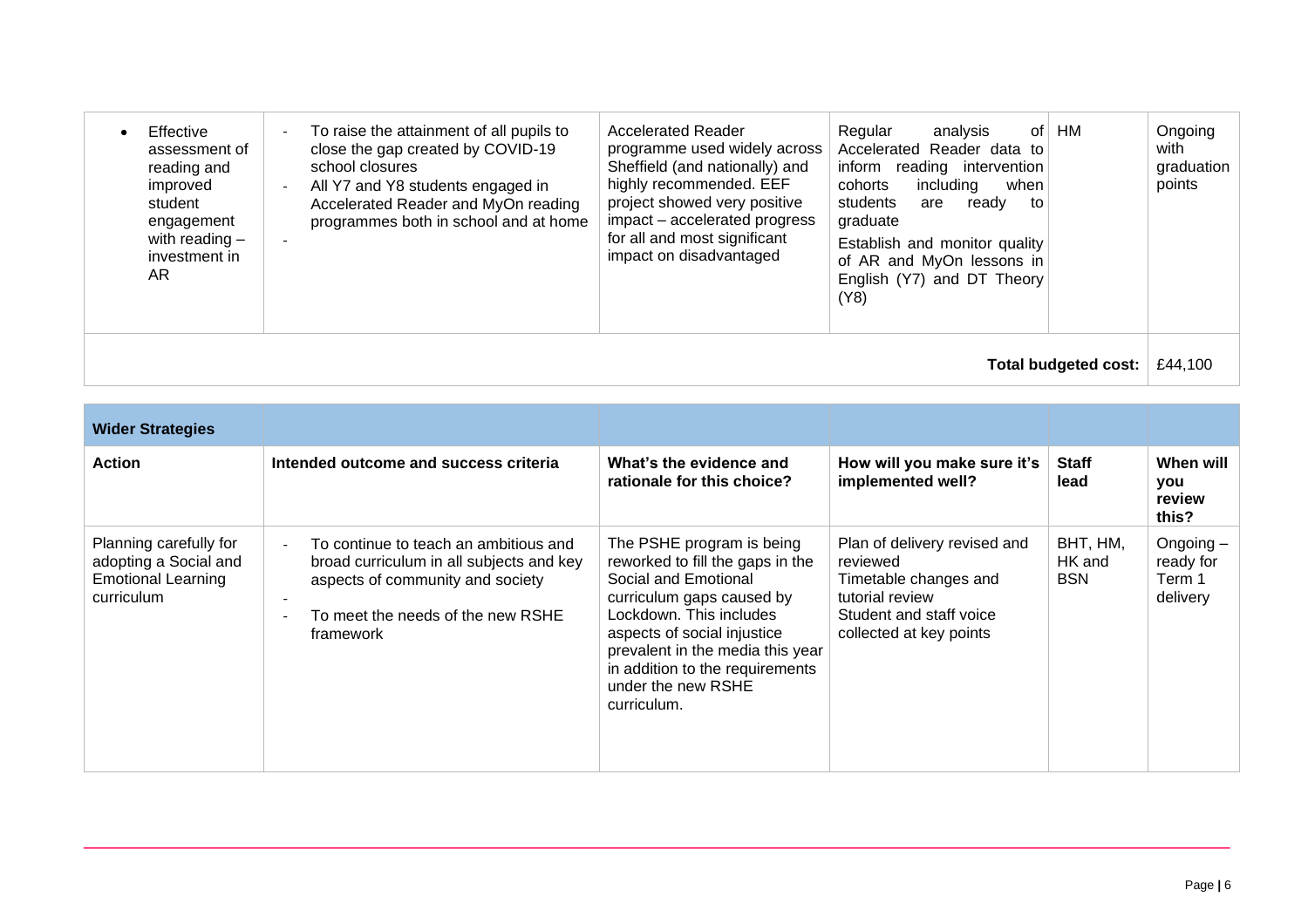| Supporting pupils'<br>social,<br>emotional and<br>behavioral needs:<br>Trauma Informed<br>Training                                       | Wellbeing: To support students adjusting<br>to the new school routines and structures<br>Wellbeing: To deal with concerns around<br>$\overline{\phantom{a}}$<br>anxiety and safeguarding issues following<br>the lockdown period dealt with | Full package of Trauma<br>informed support resources<br>invested in and CPD delivered<br>to all staff                                                                                                                                                                                                                                                                     | Monitoring of CPOMS by<br>Safeguarding lead.<br>Liaising with key agencies                                                 | Behaviour<br>Team                                        | Ongoing                            |
|------------------------------------------------------------------------------------------------------------------------------------------|---------------------------------------------------------------------------------------------------------------------------------------------------------------------------------------------------------------------------------------------|---------------------------------------------------------------------------------------------------------------------------------------------------------------------------------------------------------------------------------------------------------------------------------------------------------------------------------------------------------------------------|----------------------------------------------------------------------------------------------------------------------------|----------------------------------------------------------|------------------------------------|
| Supporting pupils'<br>social,<br>emotional and<br>behavioral needs:<br><b>Wellbeing First Aider</b><br><b>Student Leadership</b><br>Team | Wellbeing: To support students adjusting<br>to the new school routines and structures<br>Wellbeing: To deal with concerns around<br>anxiety and safeguarding issues following<br>the lockdown period dealt with                             | Training for student leadership<br>team (5 hour course level 2<br>Mental Health First Aid)                                                                                                                                                                                                                                                                                | Regular team meetings and<br>monitoring                                                                                    | <b>SHW</b><br>Student<br>Wellbeing:<br>Wellbeing<br>Team | Review<br>Dec 2021                 |
| Communication with<br>Parents and Carers -<br><b>Virtual Parents</b><br>Evening                                                          | To ensure parental engagement levels are<br>maintained during the 'virtual meeting' era                                                                                                                                                     | It was impossible to hold<br>parents evenings in the<br>"normal" way so an virtual<br>solution was required. New<br>parents evening virtual<br>software has been introduced<br>to allow parents evenings to<br>continue to take place during<br>2020-2021 year. This<br>alongside increased use of<br>integrated media to<br>communicate with parents has<br>taken place. | Monitoring of the system and<br>feedback follow parents<br>evenings.<br>Trial event taken place to<br>ensure system works. | Leadership                                               | Review<br>June<br>2021             |
| The All Saints Way and<br>Visible Consistencies<br><b>Behaviour Strategy</b>                                                             | To reduce the attainment gap between<br>your disadvantaged pupils and their peers<br>To raise the attainment of all pupils to<br>close the gap created by COVID-19 school<br>closures                                                       | Lack of interventions during<br>lockdown have identified<br>behavior issues that need<br>addressing now that we are<br>back in school                                                                                                                                                                                                                                     | Plan to have specific review<br>points and links to the ATL and<br>Behavior review points.<br><b>Referral Panel</b>        | WE, BSN,<br><b>DVS</b><br>Behaviour<br>Team              | Term 3<br>launch<br>and<br>ongoing |